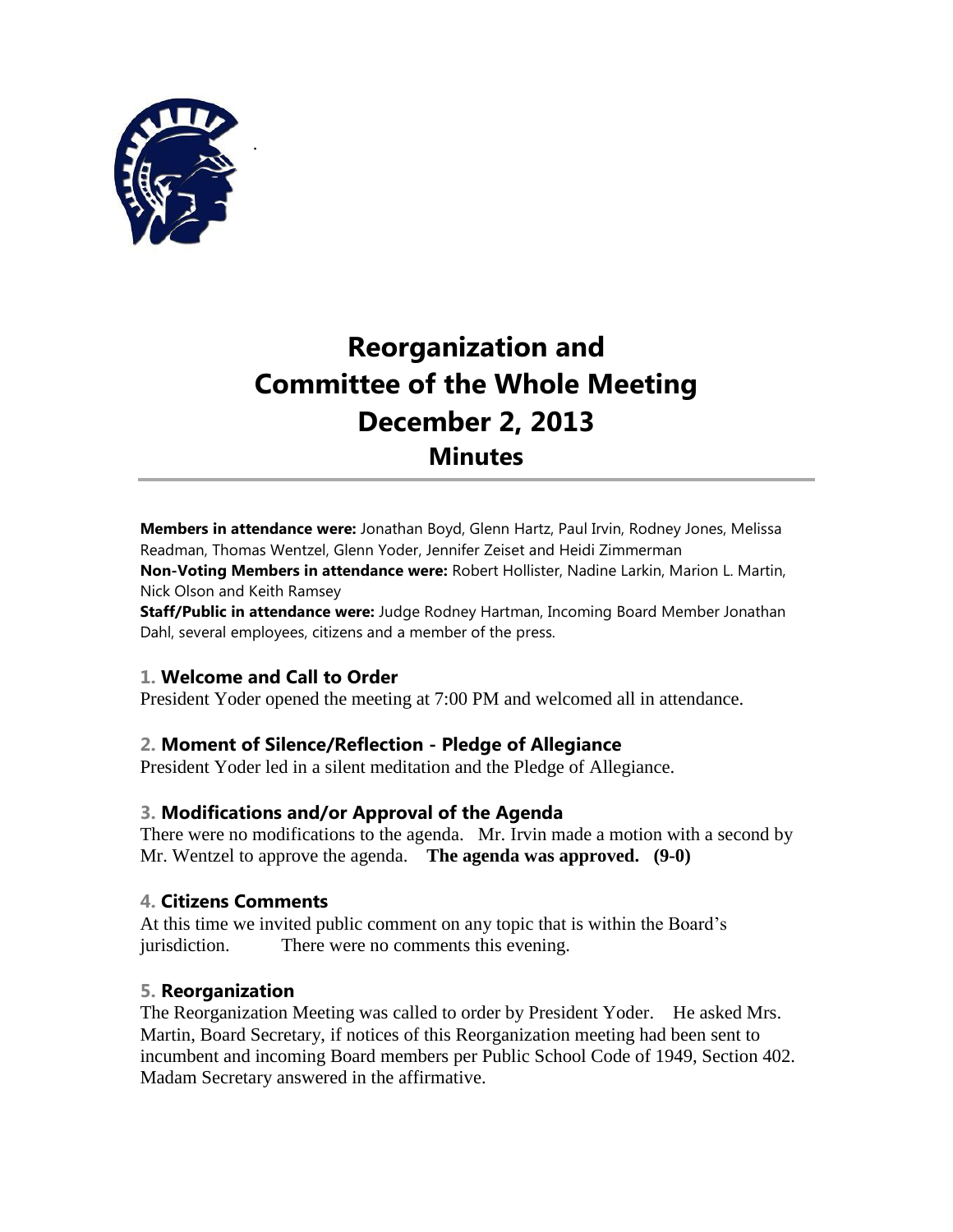President Yoder than asked for a motion to elect a temporary president. Mr. Boyd nominated Mr. Hartz with a second by Mr. Irvin. Mr. Hartz was unanimously elected temporary president. The gavel was passed to Mr. Hartz.

As temporary president, Mr. Hartz excused outgoing board member Mr. Boyd and thanked him for his service to the district and community. Dr. Hollister changed the name plates. Mr. Hartz than read the election certificates for the new members, Mr. Dahl, Mr. Irvin, Mrs. Zeiset and Dr. Zimmerman per School Code and handed them out. He introduced the Honorable Rodney Hartman, who administered the Oath of Office. Mr. Dahl was welcomed and the Honorable Rodney Hartman was thanked for his dedicated service to our school district.

Temporary President Hartz then asked for a motion to elect a new board president. Dr. Zimmerman nominated Mr. Yoder. Hearing no other nominations, he asked for a motion to close the nominations. Mr. Irvin made a motion with a second by Mr. Wentzel to close the nominations. A vote was taken and **Mr. Yoder was unanimously approved to be the newly elected president of the Eastern Lancaster County School Board.** Temporary board president, Mr. Hartz, next asked for nominations for a vicepresident. Mr. Yoder nominated Mr. Jones. Hearing no other nominations, he asked for a motion to close the nominations. Mr. Irvin made a motion to close the nominations with a second by Mrs. Zeiset. A vote was taken and **Mr. Jones was unanimously approved to be the newly elected vice-president of the Eastern Lancaster County School Board.**

Mr. Hartz then asked for a motion to return the gavel. Mrs. Zeiset made a motion with a second by Dr. Zimmerman to return the gavel to the newly elected president. Glenn Yoder. **The motion was approved. (9-0)**

President Yoder presided over the meeting for the remaining agenda items and asked for volunteers for various committees and affiliate Board seats. The following positions were filled:

Management Committee: Glenn Yoder, Chair; Jonathan Dahl and Paul Irvin

Program Committee: Jennifer Zeiset, Chair; Melissa Readman and Heidi Zimmerman

Property & Services Committee: Thomas Wentzel, Chair; Glenn Hartz and Rodney **Jones** 

LCTCB - Lancaster County Tax Collection Bureau - Keith Ramsey; Alternate-Glenn Hartz

LCCTC - Lancaster County Career & Technology Center - Melissa Readman; Alternate-Jennifer Zeiset

Legislative Reporting - Thomas Wentzel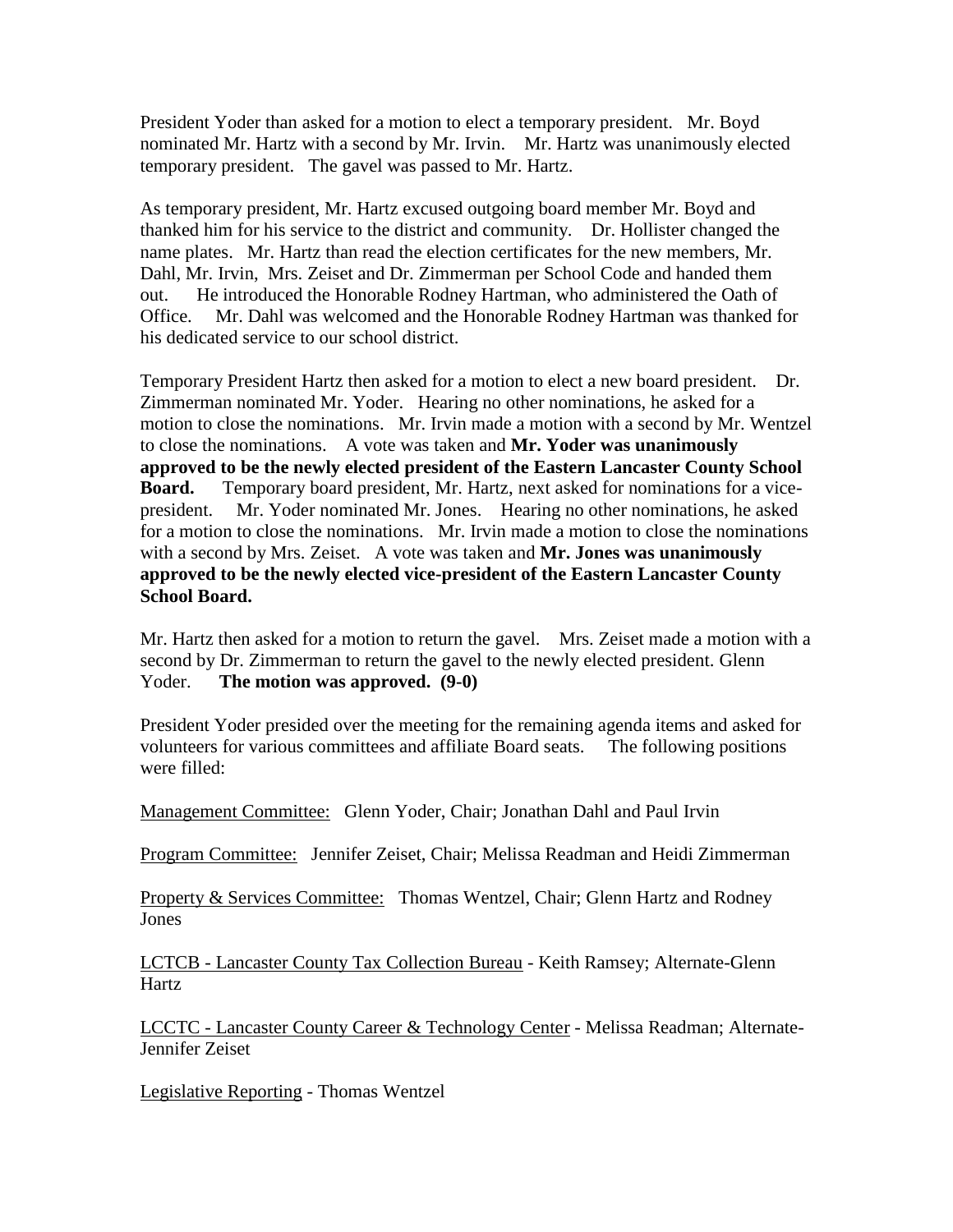Lancaster Lebanon Intermediate Unit 13 - Paul Irvin; Alternate-Heidi Zimmerman

Spartan Foundation for Education - Jonathan Dahl

President Yoder requested a motion to adjourn the Reorganization Meeting. Mr. Wentzel made a motion with a second by Mr. Irvin to adjourn this special meeting at 7:14 PM. **The motion was approved. (9-0)**

## **6. Approve Personnel Report**

Prior to the approval of the personnel report, New Holland Elementary Principal, Dr. Sneath, introduced Long-Term Substitute, Chelsea Spence. She will be joining the  $4<sup>th</sup>$ grade team at New Holland Elementary. Mr. Wentzel made a motion to approve the personnel report with a second by Mr. Irvin. **The motion was approved. (9-0)** 

## **7. Property and Services**

**7.1** Approval of Change Orders for the Brecknock Project that were signed by the Chief of Finance & Operations Electrical Contractor - Hirneisen Electric, Inc.

#1. Provide a dedicated ground wire from each boiler to an earth driven ground rod as required by the Boiler Inspector - \$873.00

**7.2** Approval of 2014-15 Budget Calendar Budget Committee Meetings will be held at 7:00 pm in Community Hall located in the Garden Spot HS/MS on the following dates:

Tuesday, April 15, 2014 Tuesday, May 6, 2014

The plan is to continue the budget process as we have in the past, which includes a review of the preliminary budget at the January 13, 2014 Committee of the Whole meeting and preliminary budget adoption at the February 10, 2014 Committee of the Whole meeting. This will allow us to keep our options open by applying for any eligible exceptions.

**7.3** Information Items - None

## **8. Program**

- **8.1** Action Items None
- **8.2** Information Items None

## **9. Management**

- **9.1** Action Items None
- **9.2** Information Items